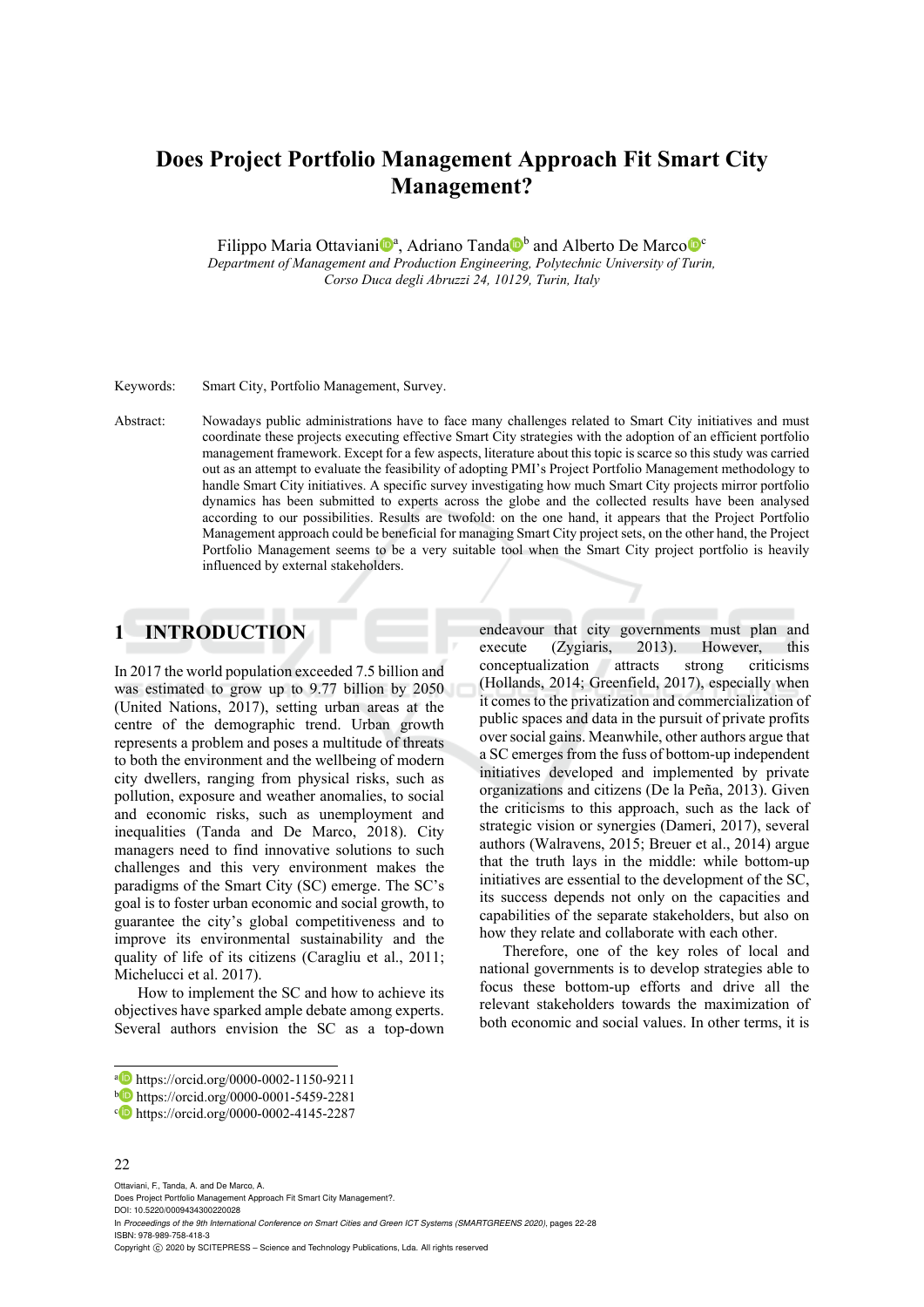about driving these efforts toward the creation of public value (Fontana, 2014).

To this end, several authors conceptualize the SC as a portfolio of "cross-sector collaboration initiatives" (Chatfield and Reddick, 2015:1) where the government plays the role of coordinator, funder and regulator (Rodriguez Bolivar, 2015). Dameri and Ricciardi (2015) argue that SCs are described by their portfolio of smart projects and that a successful SC strategy depends on the success of several individual projects developed by varied stakeholders and enabled by different technologies. It's the role of local governments to integrate these initiatives and to create a collaborative network of stakeholders to meet the challenges of the modern urban environment (Rodriguez Bolivar, 2015; Dameri and Ricciardi, 2015).

To focus and drive the SC bottom-up efforts and manage this complex network of stakeholders, technologies and competing interests, public administrations need effective management tools. Several studies develop tools for supporting the planning of SC initiatives. It is the case for example of Mattoni et al. (2015) who develop a model for the integration of different SC characteristics across stakeholders, actions, and objectives. Similar efforts can be found in Yenchun and Jeng-Chung (2019), who present a structured framework supporting the SC planning decisions of local governments, while Chatfield and Reddick (2015) present a governance framework to support the planning of environmentally conscious SC projects. Other studies focus on the evaluation of SC and their portfolios of smart initiatives (Tanda et al., 2017).

It is the case, for instance, of the Smart City Wheel presented by Cohen (2014) who proposes an exhaustive set of indicators to evaluate the maturity of a SC plan, or Lombardi et al. (2012) who present a set of indicators for the evaluation of a city's performance, focusing on the relationships between the main stakeholders. Similarly, Fernandez-Anez et al. (2018) propose a numeric framework for the of the alignment of the SC portfolio alignment to the city's strategic objectives.

Nevertheless, to our knowledge no study focuses on a comprehensive approach to manage the city's portfolio of SC activities. The goal of the Project Portfolio Management methodology is to link the overall organizational strategy with the project execution (PMI, 2017). Hence, a comprehensive approach to portfolio management should help planners focus on the organization's long-term objectives (Munson and Spivey, 2006), ensure the optimal distribution of resources between projects

(Archer and Ghasemzadeh, 1999), guarantee the fruitful collaboration between stakeholders (Dameri and Ricciardi, 2015), and improve the overall value generated by the projects in the portfolio (Laursen and Svejvig, 2016). At first glance, a structured approach such as the Project Management Institute's (PMI) Project Portfolio Management (PPM) appears to be a perfect fit to help cities manage and align their SC initiatives toward achieving their strategic objectives. However, the PPM approach has its focus on managing project portfolios inside an organization, where the full portfolio life cycle can be planned, executed, and monitored. In their analysis, Maceta and Berssaneti (2019) highlight that external stakeholders have a strong influence on the management of public project portfolios. Indeed, as discussed earlier, the SC is a multi-stakeholder phenomenon developed by different actors, with different technologies, to achieve possibly conflicting objectives (Rodriguez Bolivar, 2015).

Given the lack of studies on the feasibility of implementing a PPM approach in multi-stakeholder SC portfolios, this study proposes an investigation about the possibility of using it as a framework to support public administrations in their SC management efforts. Through an exploratory survey, this paper investigates whether cities can manage their SC portfolios with a PPM approach, and which of the six PPM performance dimensions SC PPM they are more focused on.

To this end, this study is structured as follows. First, the methodology and survey design are explained, followed by a discussion of the responses. Then, conclusions are drawn and possible future research directions are proposed.

## **2 METHODOLOGY**

The intent of this study is to investigate whether PPM could represent an effective approach to handle the SC initiatives according to their reflecting, as a collection, the project portfolio dynamics.

We designed a survey containing eight main questions and addressed it to decision-makers working in public SC and innovation offices.

The first question, Q1, aimed to understand whether public SC and innovation offices approach the management of their SC initiatives through a PPM approach. The possible answers to this question ranged from 1 (not at all) to 5 (absolutely) on a Likert scale.

Q1. To your knowledge, does the office involved in guiding, enabling and supporting the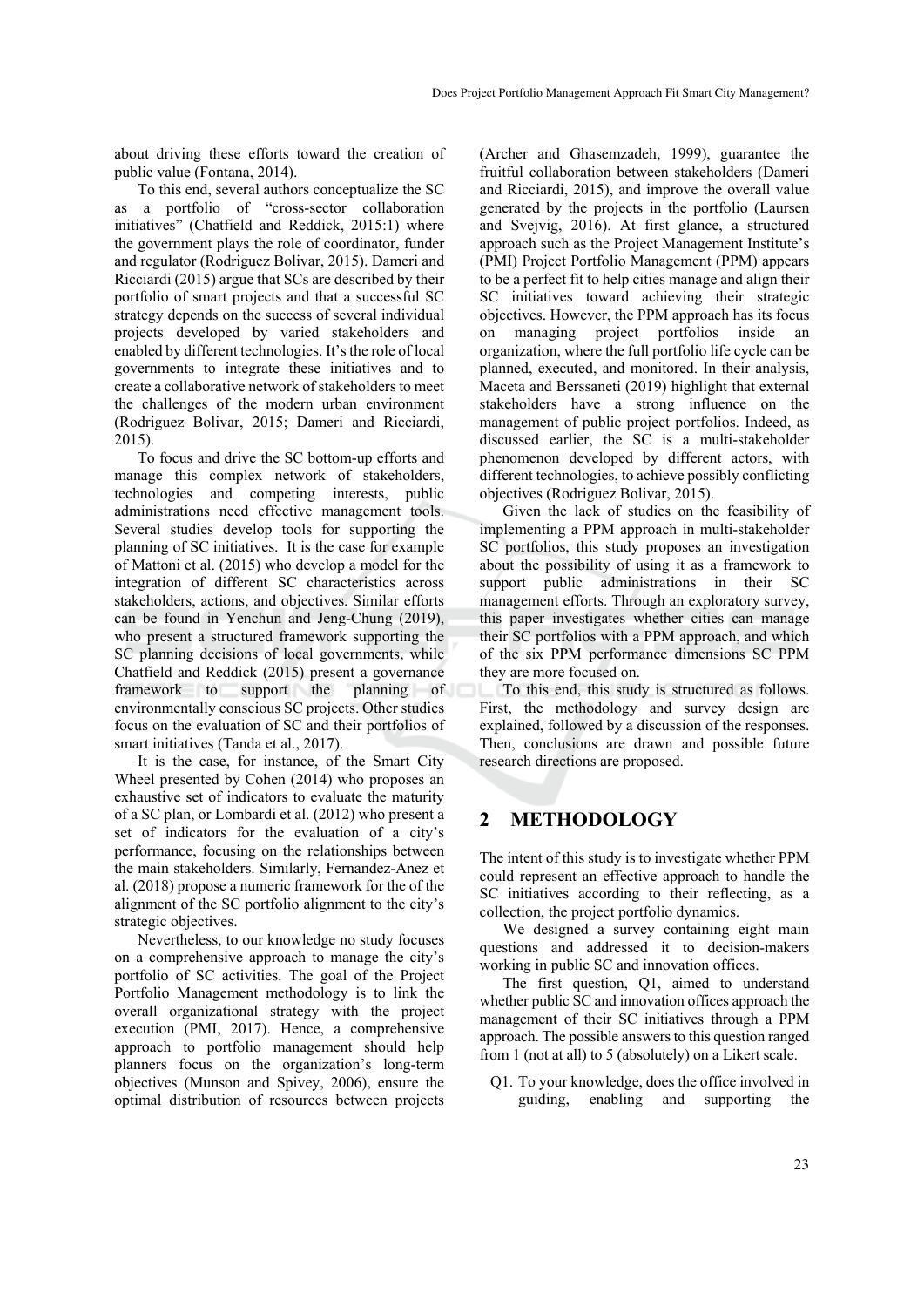development of SC projects follow a Project Portfolio Management approach?

Question 2 to 7 were designed to investigate the portfolio management dimensions, i.e. the best practices areas where cities are mostly focused, following the definitions given by the  $4<sup>th</sup>$  edition of the Portfolio Management standard (PMI, 2017). A 1 to 5 Likert scale was used to gather the responses of these questions, with 1 being the minimum and 5 the maximum values.

- Q2. To your knowledge, to what degree does your city ensure that investments and efforts in developing and implementing SC projects are aligned with the city's strategic plans?
- Q3. To your knowledge, to what degree does your city implement a formally structured form of governance for the management of SC projects?
- Q4. To your knowledge, to what degree is your city able to assess its capabilities and capacities when managing the development and implementation of SC projects?
- Q5. To your knowledge, to what degree does your city focus on citizens and, more in general, stakeholder engagement when managing the development and implementation of SC projects?
- Q6. To your knowledge, to what degree does your city focus on value creation when choosing and managing the development and implementation of SC projects?
- Q7. To your knowledge, to what degree does your city focus on the identification, assessment and management of risks emerging from the development and implementation of SC projects?

Finally, the last question Q8 aimed to understand the type of approach taken by the cities in fostering their SC initiatives and to evaluate whether the implementation of PPM is actually related to the type of approach undertaken by the cities to handle SC efforts or not. Three possible answers were presented: completely top-down driven by the local government (A1, chosen by 32% of the respondents), bottom-up efforts driven by the city's top-down strategic direction (A2, chosen by 61% of the respondents) and, finally, purely bottom-up with minimal intervention from the public administration (A3, chosen only by 7% of the respondents).

Q8. How would you describe the approach taken by your city in developing and implementing SC projects?

The survey was submitted as follows. First, interviewees were asked both in which city they worked in and what their role is inside the public administrations, the default options to choose were "politician", "director", "manager", and "other". Then, questions Q1, to Q8 were asked. As the terminology and definitions used may have not been shared by the interviewees, each of these questions where preceded by a brief explanation. Finally, the survey was introduced by a cover letter that explained the objective of the study and announced the possibility to receive feedbacks once results were collected and analysed, as in this study. Interviewees were also informed about the expected time required to complete the survey and that their data anonymity would have been be protected.

The survey was administered online to 190 SC and innovation offices distributed worldwide. Cities were selected considering the degree of development of their SC programs, highlighted by their promoted SC activities and initiatives and by their positions in national and international SC rankings. By sending the survey to the specific offices in charge of the city SC development, and therefore receiving answers from informed professionals and decision makers, we were able to mitigate the central tendency bias typical of any Likert scale-based investigation (Weisberg, 1992).

We received 28 answers for a 14.7% response rate. Figure 1 displays the distribution of the respondents' roles in the public administration while Figure 2 shows their geographical distribution.



Figure 1: Respondents' roles distribution.

# **3 RESULTS AND DISCUSSION**

Figure 3 shows the box plot distributions of the responses to questions Q1 to Q7.

The responses show a relatively consistent medium to high degree of adoption of the PPM approach and a consistent focus on its six main dimensions, without showing any major differences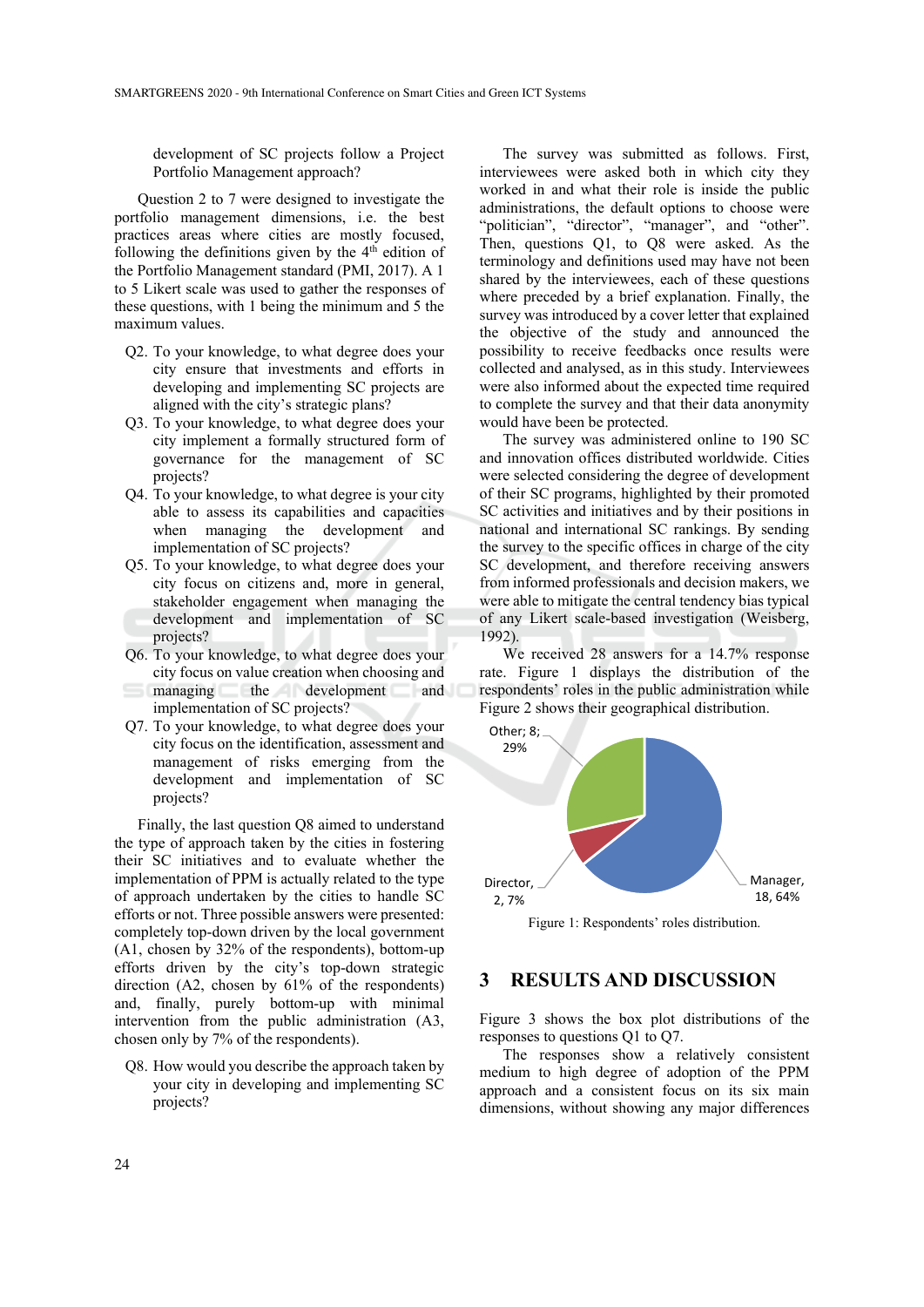



Figure 3: Box plot distributions for responses Q1 to Q7.

between them. Hence, from these data it is possible to draw the first main consideration for which cities appear to adopt the PPM approach when managing their SC initiatives and to focus on all six PPM performance dimensions in similar measure. Nevertheless, while the central tendency bias has been addressed during the design of the survey, the results presented in Figure 3 do not allow to ignore the possibility of having an acquiescence bias, also a typical criticality of a Likert scale-based investigation (Watson, 1992). However, the results in Figure 4 allow to discard this occurrence.

Figure 4 shows the box plot distributions of how each city responded to all questions. From these results it is possible to observe that most cities have either a medium to high or a medium to low degree of adoption of both PPM and its main dimensions and that no city shows a neutral position. Hence, these results allow to discard the possibility of an acquiescence bias within the responses.

These results also confirm the first main consideration previously described: while the degree of adoption of the PPM approach among cities is quite different, the responses distribution for each city is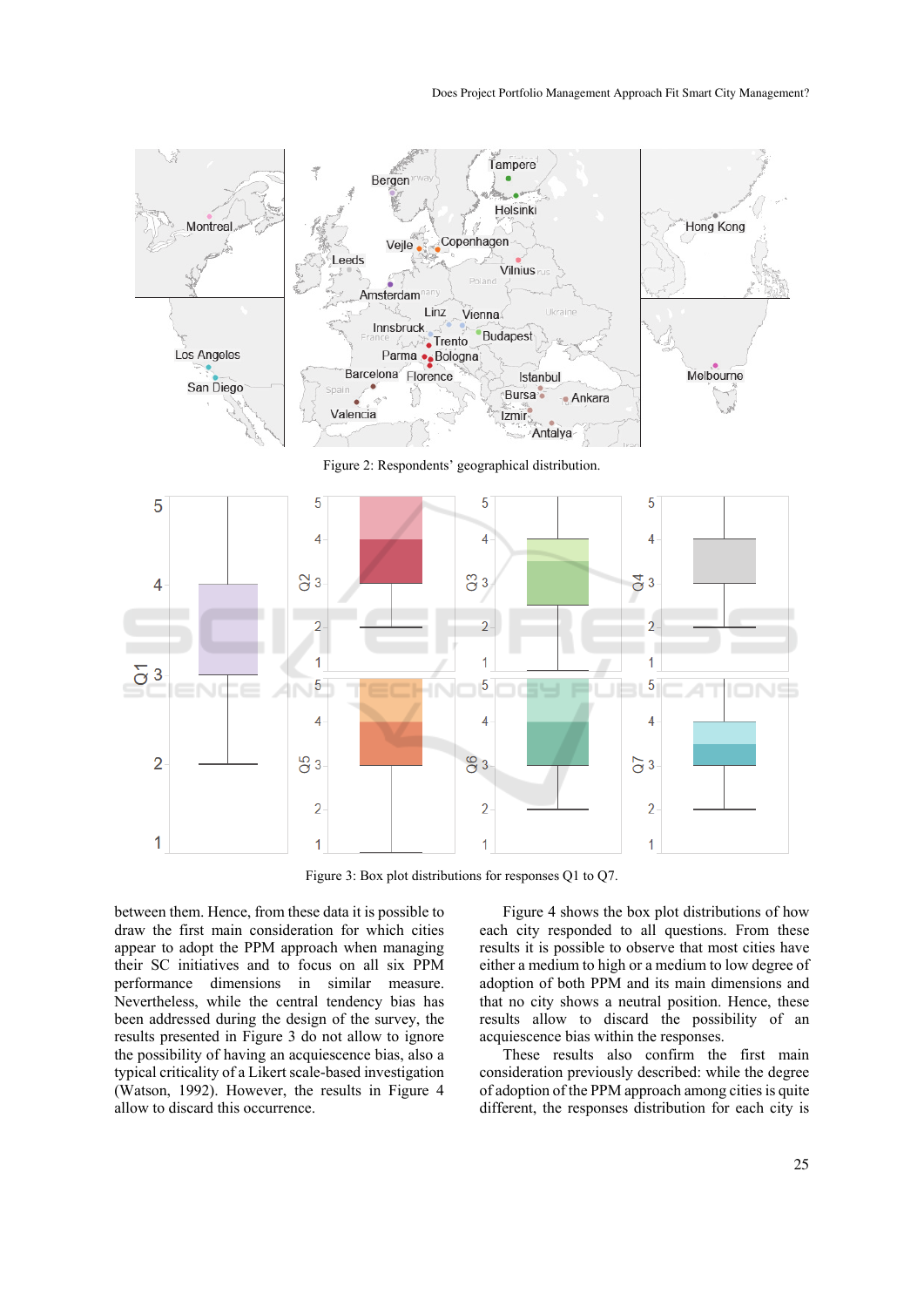

Figure 5: Box-plot distribution of answers depending on SC management approach.

quite narrow. Each city appears to be focusing on the six main PPM dimensions quite evenly, suggesting that a homogeneous and balanced adoption of the PPM approach is beneficial in helping cities manage their SC portfolios and that none of the PPM dimensions is more important than the others.

Hence, these first results appear to confirm the validity of the PPM approach and its comprehensive adoption in supporting the management of a SC

portfolio. Nevertheless, from these results it is not possible to respond to the main criticality raised earlier: whether it is possible to use the PPM approach to manage a SC portfolio heavily dependent on external stakeholders. As portrayed in Figure 6, this is particularly critical as, from the responses to Q8, only 32% of the cities have a purely top-down approach in developing their SC initiatives (A1), while in 61% of cases, the city concentrate its efforts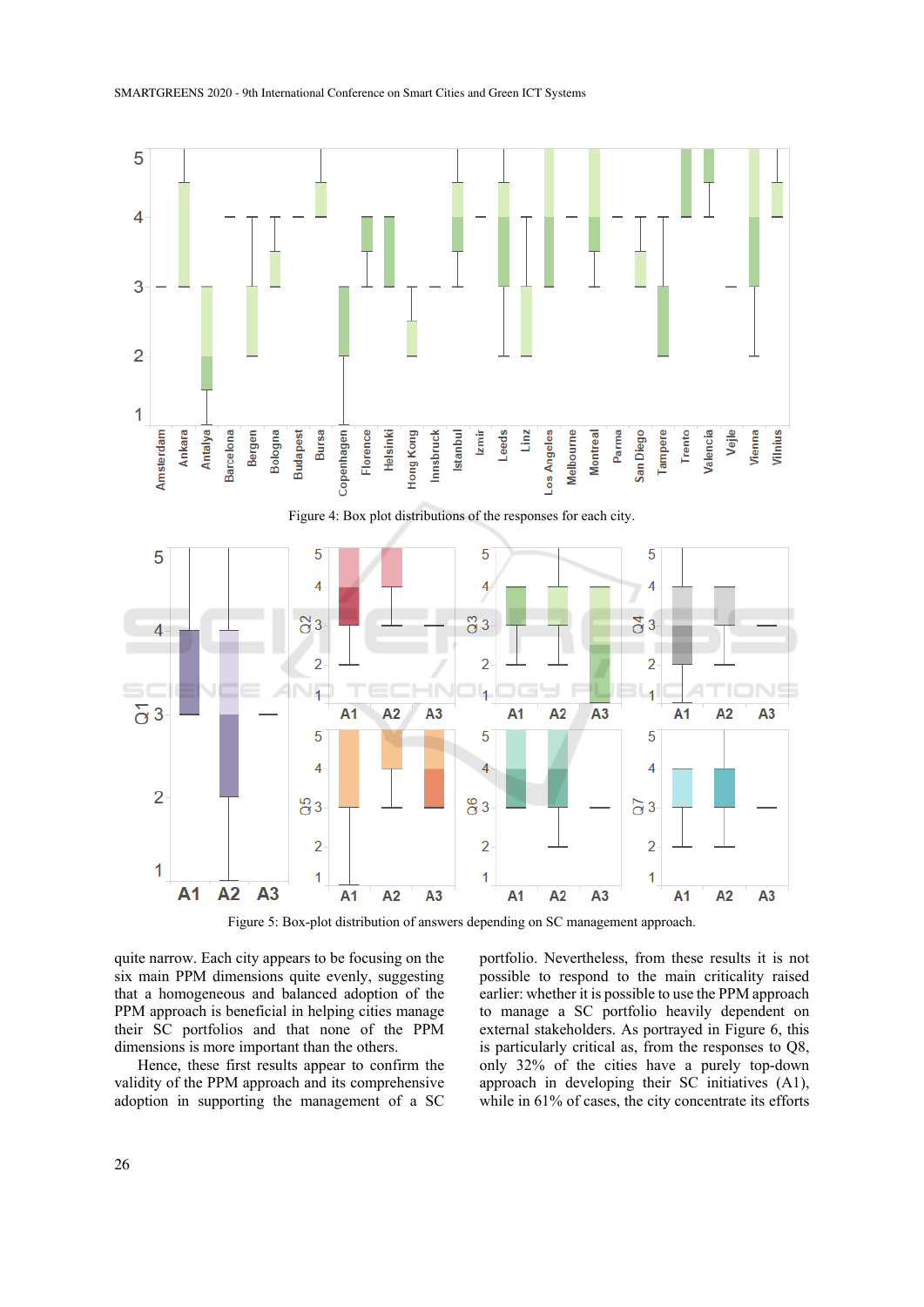in providing a top down strategic driving focus able to enable the bottom up efforts of multiple SC stakeholders such as private organizations, citizens, and communities (A2).



Figure 6: Q8 results.

Figure 5 addresses this critical issue as it shows the box plot distributions of the responses of the first seven questions, Q1 to Q7, similarly as for Figure 3 but divided by the relative Q8 answers: completely top-down (A1), bottom-up efforts driven by the city's top-down strategic direction (A2), and purely bottomup (A3).

From this figure it is possible to observe that, unsurprisingly, cities with a purely bottom-up approach to the SC (A3) have a much lower degree of adoption of PPM compared to those cities that have a more structured top-down approach. However, a second more interesting consideration emerges: the average degree of the PPM adoption and focus on its six dimensions are quite similar for cities with a more structured SC top-down approach (A1) and for those with a hybrid approach where the bottom-up SC efforts are guided and coordinated by public topdown portfolio strategies (A2).

Hence, from the analysis of the data presented in Figure 5 it is possible to answer our main research question. Indeed, while the results presented in Figure 3 suggest that a balanced implementation of the PPM approach is beneficial for the management of SC portfolios, it is still unclear whether this approach could be suitable for SC portfolios heavily influenced by external stakeholders such as private organizations, citizens, and communities. The analysis of the data presented in Figure 5, however, appears to confirm this possibility, suggesting that the PPM approach can be suited in even for the management of SC portfolios heavily influenced and driven by the bottom-up efforts of external stakeholders.

#### **4 CONCLUSIONS**

The SC can be conceptualized as a portfolio of "crosssector collaboration initiatives" (Chatfield and Reddick, 2015:1) where the government plays the role of coordinator, funder, and regulator (Rodriguez Bolivar, 2015). Given these considerations, the PPM approach appears to be a perfect fit to help cities manage and align their SC initiatives toward achieving their strategic objectives. However, there is little research about the management tools public administrations could adopt and none of these contributions address the feasibility of using the PPM to manage SC project portfolios. This study proposes to address this literature gap by investigating, through an exploratory survey, the PPM approaches adopted by cities.

From this survey two main considerations emerge. First, it appears that a balanced adoption of the PPM approach is beneficial in helping cities manage their SC project portfolios. Second, it appears that the adoption of the PPM can be a suitable tool even when managing SC portfolios is strongly influenced by external stakeholders such as private organizations and citizens.

This Paper presents a theoretical contribution in the field of the management tools approaches for the SC where little research has been made in the past. It provides an exploratory analysis on the feasibility of the adoption of the PPM approach to manage SC portfolios, giving scholars a clearer understating on how cities manage their SC portfolios and their priorities. Future studies will need to expand the reach of this investigation trough larger surveys, direct interviews and workshops with practitioners and decision-makers to better understand how public administrations can implement a correct PPM approach when handling SC initiatives. Finally, further research is needed to understand whether the adoption of a PPM approach is related to the city's social or economic characteristics such as population or GDP.

#### **REFERENCES**

- Archer, N.P., Ghasemzadeh, F., 1999. An integrated framework for project portfolio selection. In *International Journal of Project Management*, 17:4, 207-216.
- Breuer, J., Walravens, N., Ballon, P., 2014. Beyond Defining the Smart City. Meeting Top-Down and Bottom-Up Approaches in The Middle. In *TeMA, Journal of Land Use, Mobility and Environment*.